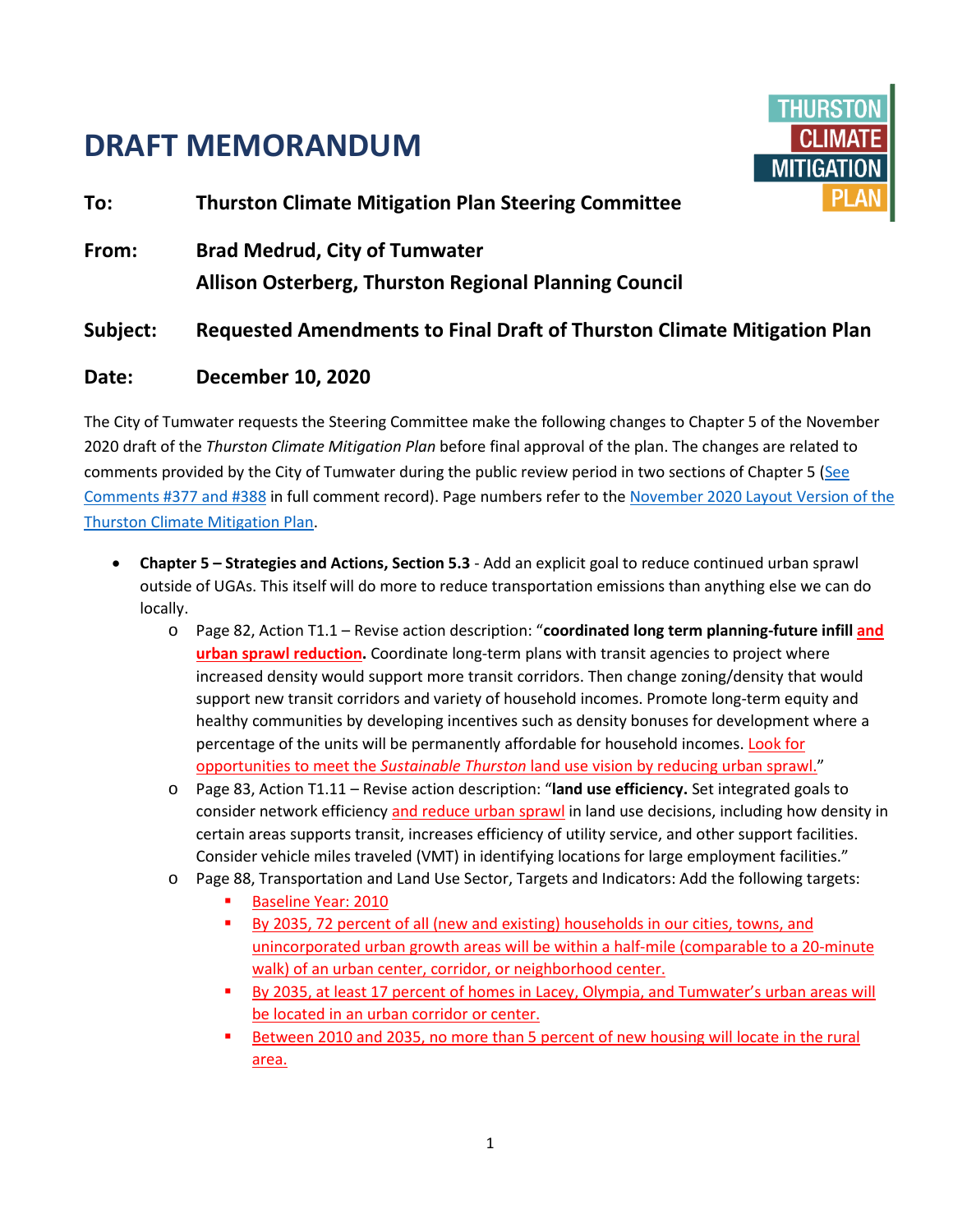## • **Chapter 5 – Strategies and Actions, Section 5.5**

- o **Prairie preservation:** More explicitly recognize that prairies have a role in carbon sequestration. The HCPs for the County and City of Tumwater will be adding more than 5,000 acres of protected prairies over the next 30 years of the HCPs (Thurston County Draft HCP attached from August 2020 and our numbers are from this summer). The Thurston County HCP just finished NEPA/SEPA EIS scoping and Tumwater will be doing our scoping in early 2021. The County will be committing half of all its annual conservation futures dollars to purchasing properties to create protected habitat. That is \$1.5 million for the HCP from the \$3 million collected during the past two years and not spent. The details of this work is too recent for the workgroups to account for it, but it is important that the TCMP recognize this work, so it can build in ways to capture those benefits over the course of the Plan and not create unintended conflicts with forest preservation goals.
- o **Tree canopy:** Change references from preserving individual trees to preserving tree canopy. The assessed actions on page 95 and the targets and performance indicators on page 96 all refer to tree canopy rather than individual trees. This matches the approach that jurisdictions are taking with their Urban Forestry Management Plans and regulations.
- o Changes to section 5.5
	- Page 95, A5/A6 Revise strategy description: "**Preserve trees tree canopy and manage forests and prairies to sequester carbon.** Trees have been called the lungs of our planet, and they also can be very effective at removing carbon from the air and storing it in the soil. Historically, tall stands of Douglas fir, cedar and other tree species covered far more of Western Washington than they do today. Conserving existing trees tree canopy and forest areas and restoring areas that have been cleared can help to offset emissions from other activities, while providing a host of benefits for our local environment from storing and cleaning water to providing habitat for many sensitive species. Prairies can sequester large amounts of carbon in the roots of plants, and this sequestering is less vulnerable to fires than trees. Furthermore, working to preserve prairies will not only help several endangered species survive, it will reduce opportunities for urban sprawl. In enacting this strategy, it will be important to balance the carbon sequestering capacity of trees forests and prairies with the emission reducing potential of dense urban development and renewable energy infrastructure."
	- Page 95, Add new action: "Action A7.1: prairie preservation. Support aggressive implementation of habitat conservation plans that provide for preservation and restoration of prairie habitat for endangered and threatened prairie species. NOTE: the sequestration role of prairies was not assessed for the plan, and language and actions related to prairies was added after the multicriteria analysis for the plan was completed, at the direction of the Steering Committee." Under Impact GHG = 2 bars; Under Impact Other, Highlight \* for Ecosystem Health co-benefit.
	- Page 96: "Agriculture, and Forests, and Prairies Sector: Targets and Indicators"
		- Revise third Target: "Manage forestland and prairies sufficient to sequester 375,000 tons of CO2 annually by 2050."
		- Revise fourth indicator: "Acres of trees tree canopy protected."
		- Add indicator: "Acres of prairies protected."